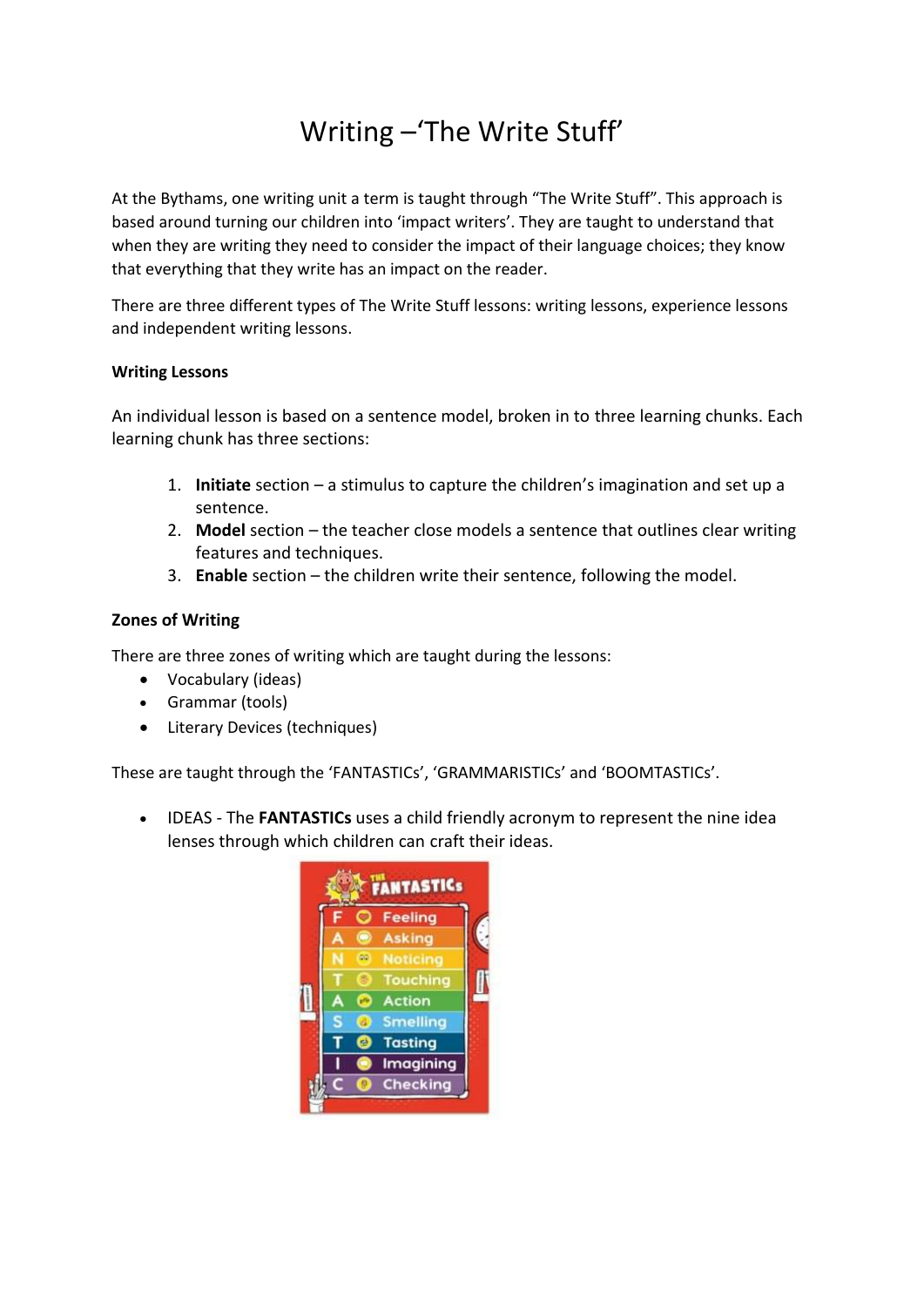- TOOLS The **GRAMMARISTICS.** The grammar rules of our language system and an accessible way to target weaknesses in pupils grammatical and linguistic structures.
- TECHNIQUES The **BOOMTASTICs** which helps children capture 10 ways of adding drama and poetic devices to writing in a vivid visual.

These can be seen in the Writing Rainbow:



### **Modelled writing**

Modelled writing is a vitally important stage of the writing lessons. During modelled writing, the teacher 'thinks aloud' as they construct a sentence through the perspective of a chosen lens. The teacher will focus on handwriting alongside demonstrating correct grammar and punctuation. They will also model using the resources that the children are expected to use when they are writing themselves, i.e. the speed sound chart, tricky word walls.

### **Exercise books**

For each writing lesson the children use a double page spread. On the left side, they have a 'Thinking Side' where they make 'jottings'. These support them to write sentences and construct paragraphs on the right hand side. The 'Thinking Side' page on the left is split into three sections- one for each chunk of the lesson. The children are encouraged to look back over these pages when they write independently.